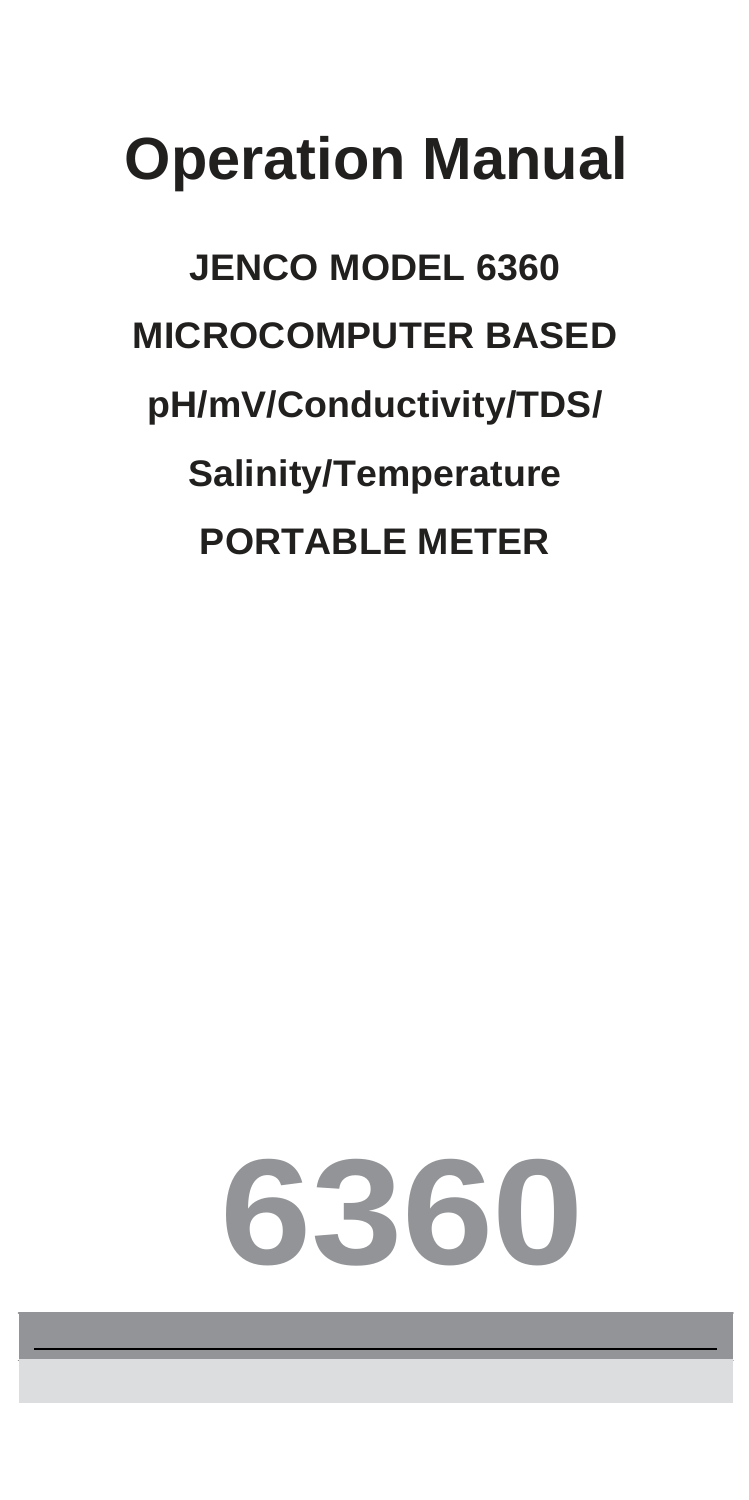# **CONTENTS**

| DISPLAY & KEYS FUNCTIONS4                   |  |  |  |
|---------------------------------------------|--|--|--|
|                                             |  |  |  |
| В.                                          |  |  |  |
|                                             |  |  |  |
|                                             |  |  |  |
| В.                                          |  |  |  |
| C.                                          |  |  |  |
| Save, Recall and Delete Data13<br>D.        |  |  |  |
| <b>RS232C INTERFACE OPERATION 15</b>        |  |  |  |
| <b>ERROR DISPLAYS AND TROUBLESHOOTING16</b> |  |  |  |
|                                             |  |  |  |
|                                             |  |  |  |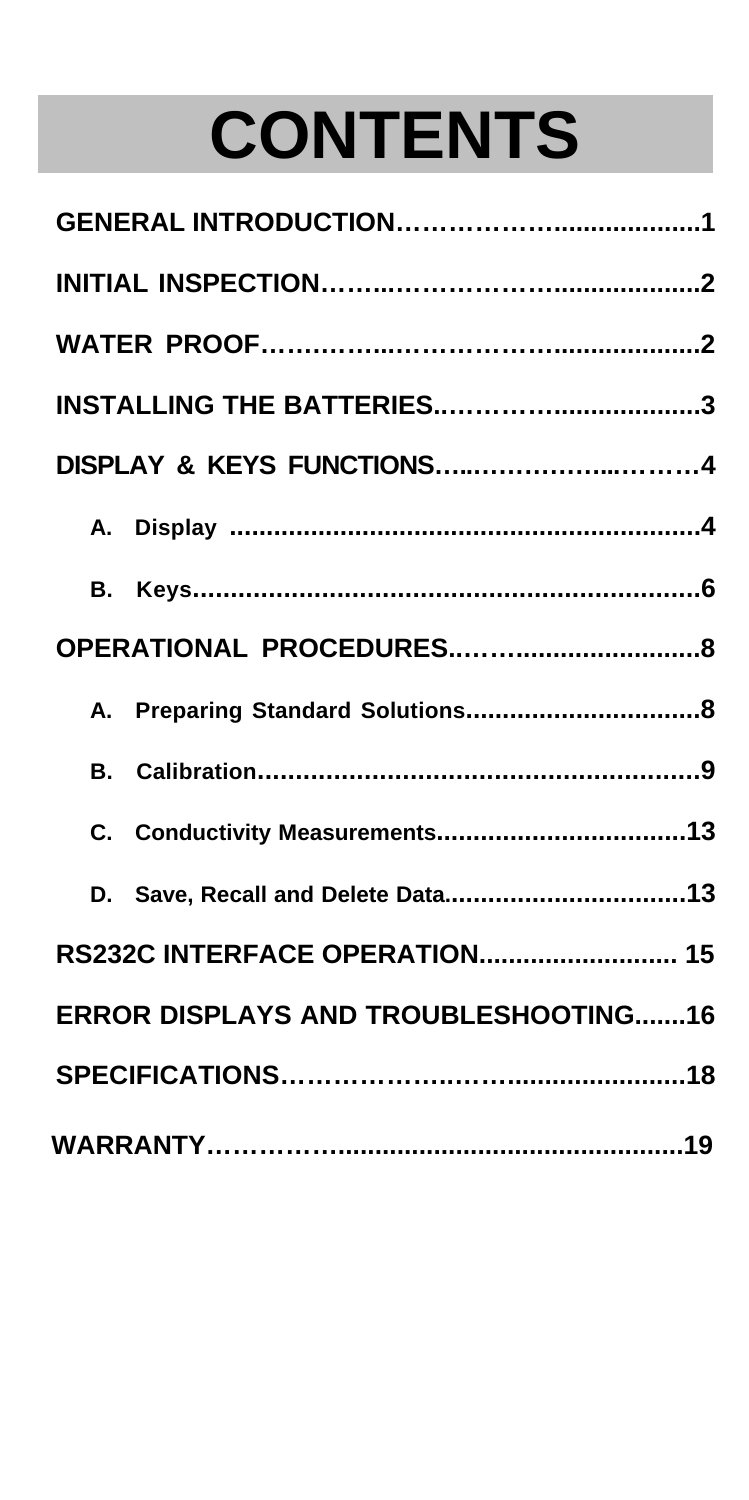# **GENERAL INTRODUCTION**

Thank you for selecting the 6360 meter. The 6360 is a precision tool that measure pH, ORP, conductivity, TDS, salinity and temperature. A built-in microprocessor stores, calculates and compensates for all parameters related to conductivity and temperature determinations.

This unit has a waterproof IP65 case. The touch mode keys are highly reliable with tactile and audio feedback. This meter can operate with six AAA-size alkaline batteries or a UL/CE approved AC adapter. Re-calibration is not required when power is restored.

The front of the meter has a large LCD that displays temperature and either temperature compensated or non-temperature compensated conductivity, pH, ORP, temperature compensated TDS or salinity simultaneously along with user prompts and mode indicators. The unit prompts the user through calibration and measurement procedures.

The unit is also equipped with a non-volatile memory allowing the user to store 50 different sets of readings. This unit will assign a site number for each set of reading so the user can review the data easily.

The model 6360 is available with a four-wire conductivity cell (K=0.475) and a two-wire conductivity cell (K=0.1). Other features include automatic conductivity ranging, automatic temperature compensation, long battery life and 50/60 Hz AC noise rejection. This unit is universal and user-friendly for field, industrial and laboratory applications.

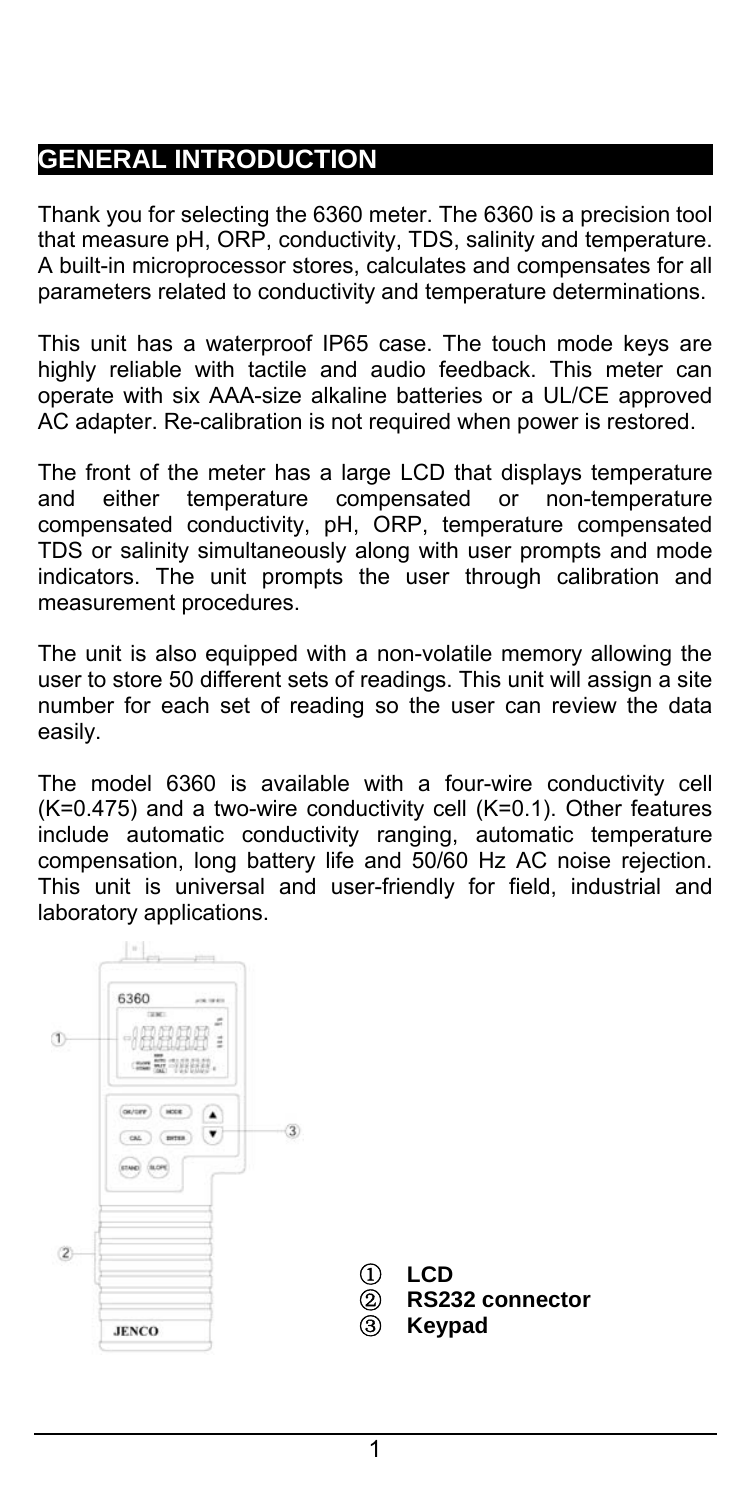# **INITIAL INSPECTION**

Be careful to unpack the unit and accessories. Inspect for damages made in shipment. If any damage is found, notify your **Jenco** representative immediately. All packing materials should be saved until satisfactory operation is confirmed.

## **WATER PROOF**

Though this unit has a waterproof IP65 case, **DO NOT** use it underwater. The watertight case prevents permanent damage to the unit if accidentally dropped into non-corrosive solutions. Follow these steps immediately if the unit is immersed in any solution:

- 1. Rinse unit carefully with distilled water. After rinsing and drying, inspect and clean connectors to remove all contaminants that may affect probe connections.
- 2. Wait for the unit and probe to dry completely before resuming operation.
- 3. If the unit does not function correctly after step 1 and 2, call JENCO for possible repair or replacement (see Warranty).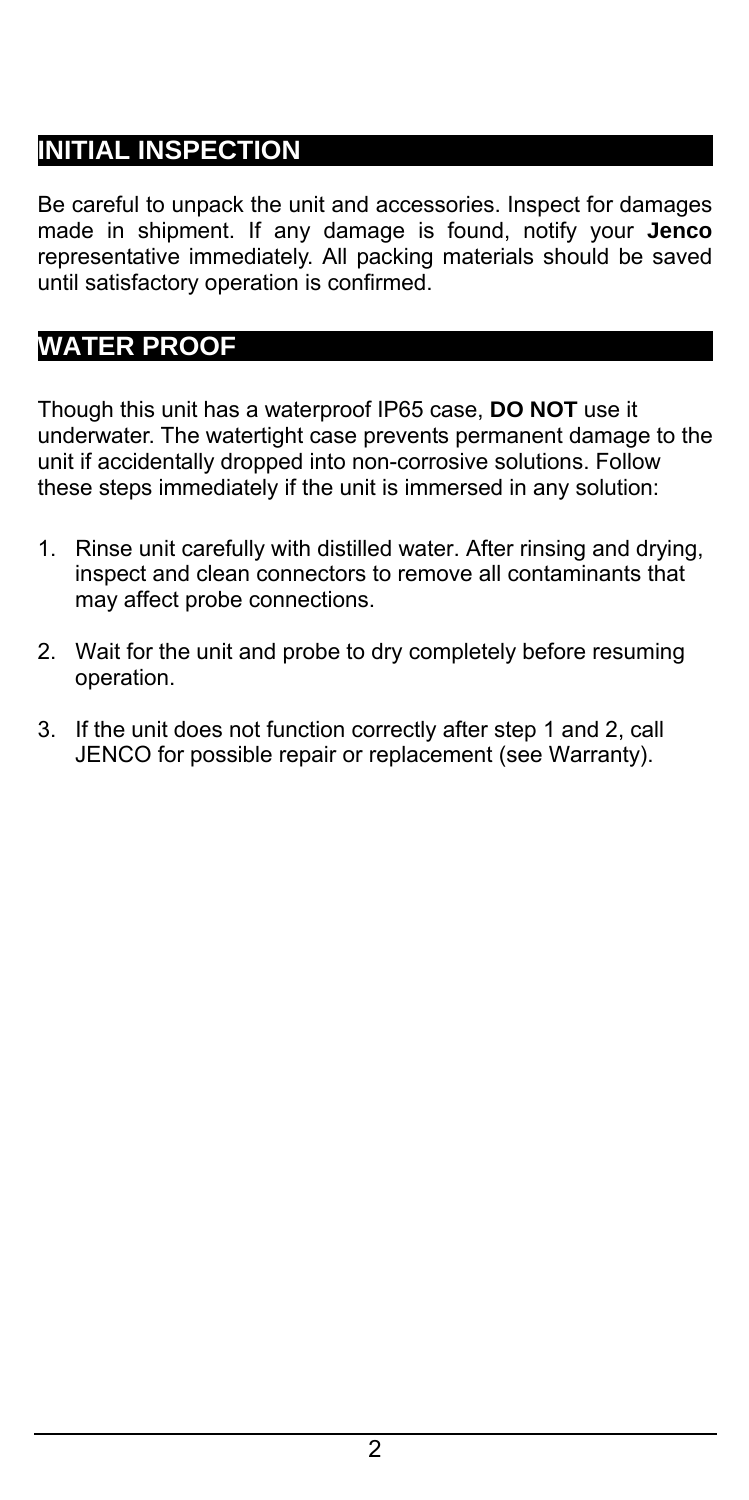# **INSTALLING THE BATTERIES**

The 6360 meter is packaged with six AAA-size alkaline batteries or a UL/CE approved AC adapter, required for operation. To insert the batteries into the meter, follow the procedure outlined below.



#### **Figure 1: Battery compartment**

- 1. Position the meter so that the bottom part of the meter is facing up . Insert a coin in the side closure slot. Tilt the coin and thrust it upward to open the battery compartment and lift the closure up.
- 2. Remove all of the old batteries and insert a new set of batteries ensuring the polarities are correct.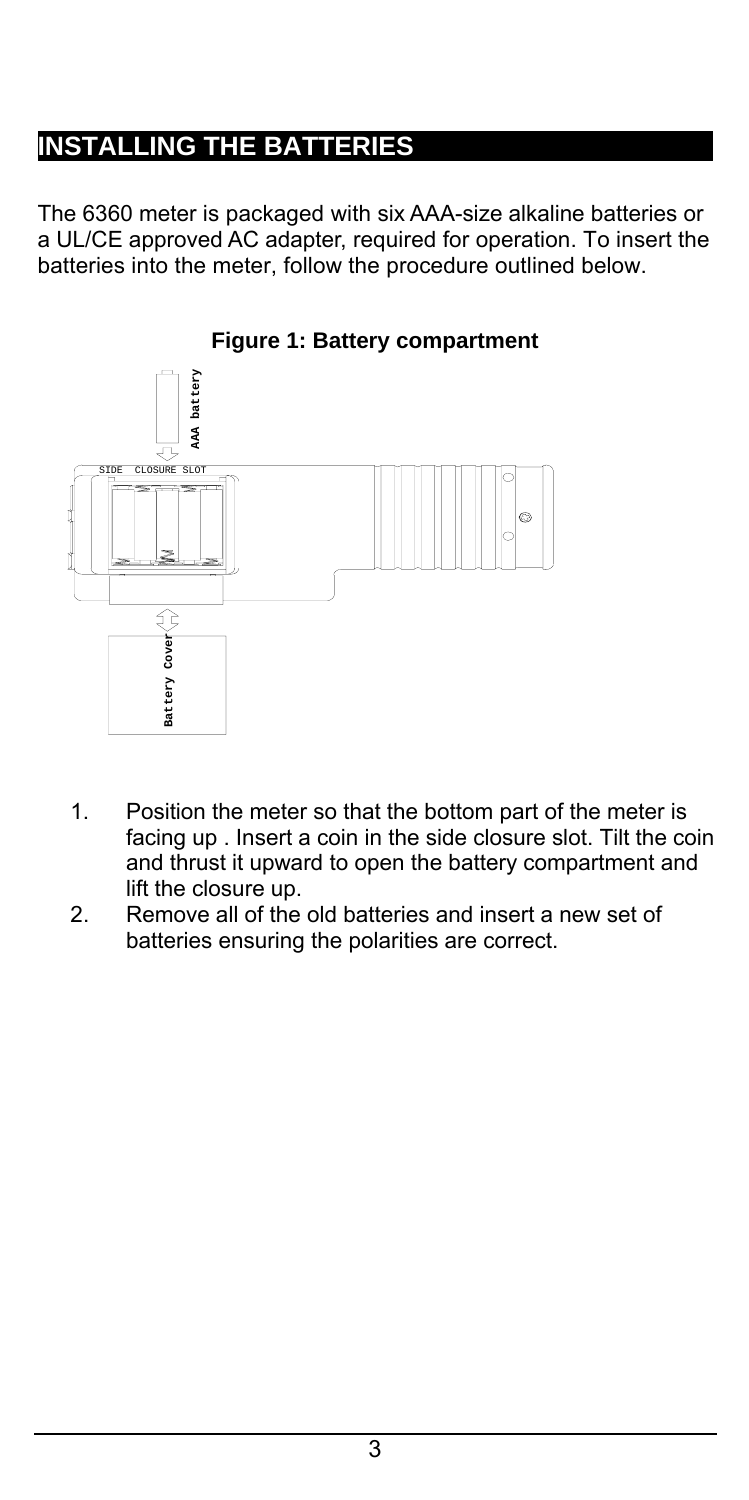# **DISPLAY & KEYS FUNCTIONS**

# **A. Display**



**Figure 2: Active LCD screen** 

| 1. LO BAT-<br>Low battery indicator.                                                    | $4. \%$<br>Displays during calibration:<br>Indicates temperature coefficient<br>unit.                                                                                                        |
|-----------------------------------------------------------------------------------------|----------------------------------------------------------------------------------------------------------------------------------------------------------------------------------------------|
| 2. Main Display-<br>Display the reading of pH.<br>ORP, Conductivity, TDS &<br>Salinity. | 5. Main Display Units-<br>"pH": pH mode unit.<br>"mV": ORP mode unit.<br>"uS. mS": Conductivity mode unit.<br>"ppm, ppt": TDS and Salinity<br>mode unit.                                     |
| 3. SALINITY-<br>Display that the unit is in the<br>SAI INITY mode.                      | $6.~C/F-$<br>Temperature unit.<br>In Uncompensated Conductivity<br>mode, the temperature unit will<br>not blink.<br>In Compensated Conductivity<br>mode, the temperature unit will<br>blink. |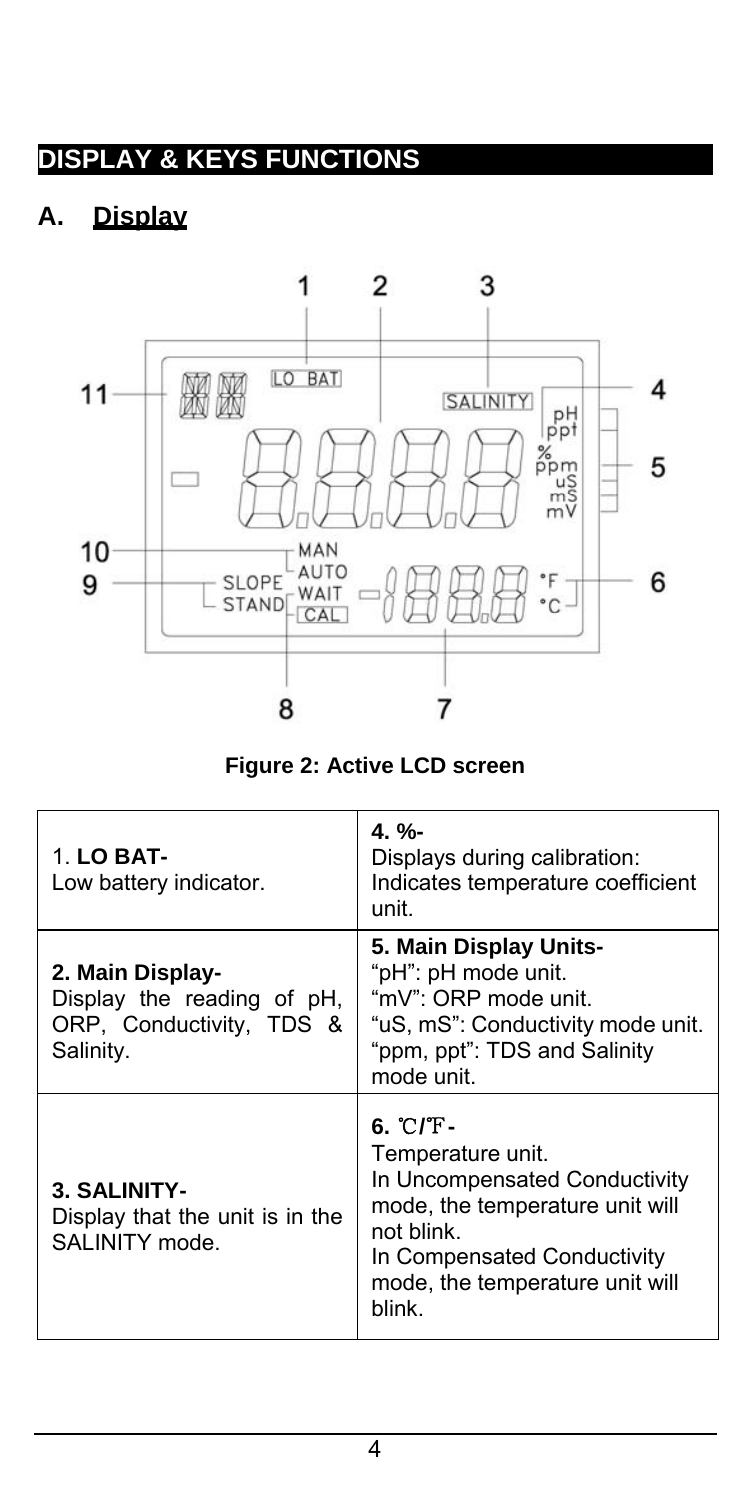| 7. Secondary Display-<br>Temperature reading and<br>site number.                                                                                                                                        | 10. AUTO/MAN-<br>"AUTO". Used to indicate that a<br>temperature sensor is attached.<br>"MAN": Used to indicate that a<br>temperature sensor is not<br>attached and the pH temperature<br>compensation is manual. |
|---------------------------------------------------------------------------------------------------------------------------------------------------------------------------------------------------------|------------------------------------------------------------------------------------------------------------------------------------------------------------------------------------------------------------------|
| 8. WAIT/CAL-<br>"WAIT": Used when in pH<br>calibration to indicate that the<br>reading is not yet stable.<br>"CAL": Used to indicate that<br>unit is in calibration mode.                               | 11. RC-<br>Indicate that the unit is in recall<br>mode and actively displaying<br>saved data.                                                                                                                    |
| 9. STAND/SLOPE-<br>During calibration this will<br>indicate which part of pH is<br>being calibrated, in normal<br>operation this will indicate<br>(blinking) which part of pH is<br>not yet calibrated. |                                                                                                                                                                                                                  |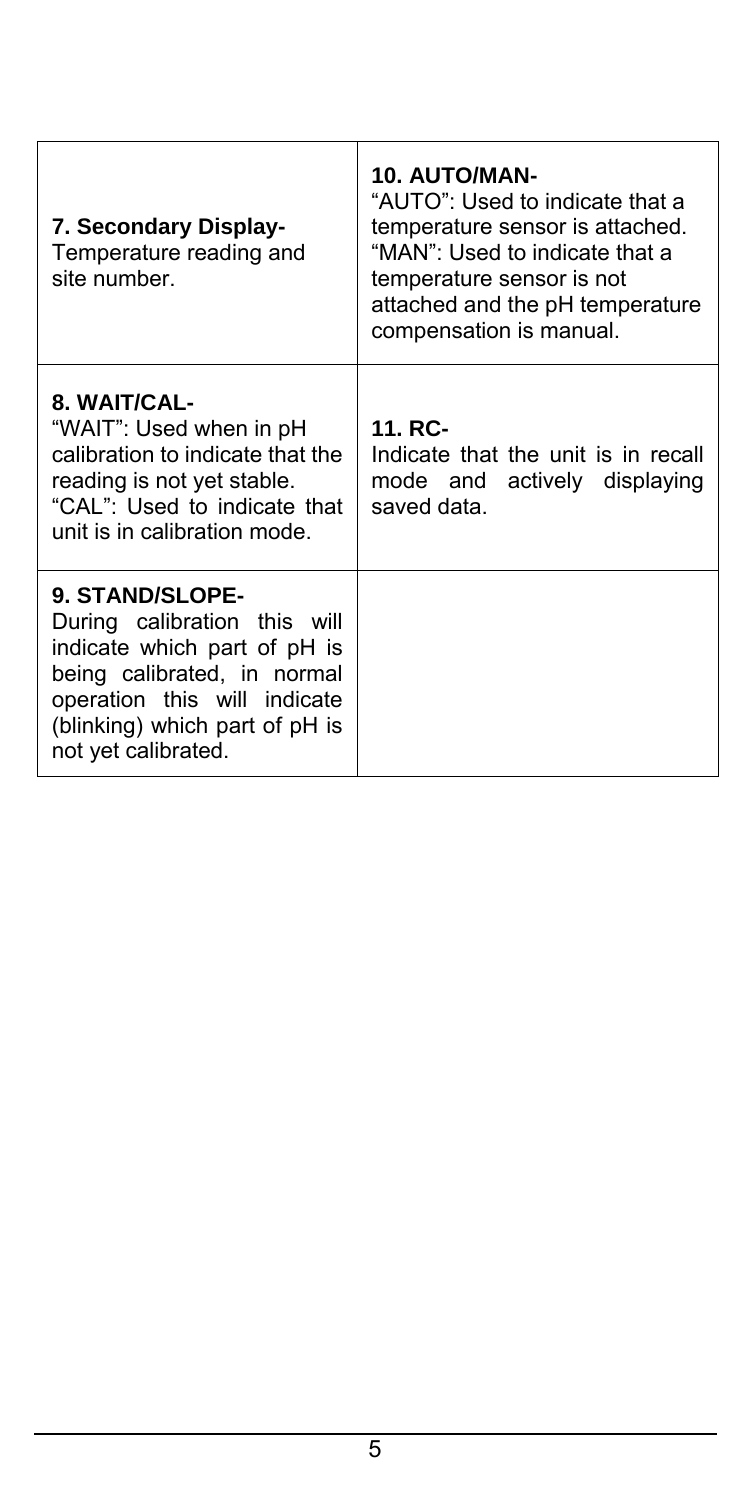# **B. Keys**

| 0N/OFF       | <b>ON/OFF-</b><br>Powers on and shuts off the meter.                                                                                                                                                                                                                                                                                                                                                                                    |  |
|--------------|-----------------------------------------------------------------------------------------------------------------------------------------------------------------------------------------------------------------------------------------------------------------------------------------------------------------------------------------------------------------------------------------------------------------------------------------|--|
| <b>MODE</b>  | <b>MODE-</b><br>Selects display mode. In normal operation, press this<br>key to sequentially display pH, ORP, uncompensated<br>conductivity, compensated conductivity,<br>TDS,<br>salinity, Recall and Erasing interface.<br>In calibration mode, press this key to exit the current<br>calibration parameter and enter into the next one.<br>In "rcl" and "ErAS" modes, press this key to exit "rcl"<br>and "ErAS" modes respectively. |  |
|              | <b>UP/DOWN-</b><br>Increases or decreases the display value as desired.<br>In "rcl" mode, view saved data and data storage site<br>number by pressing these keys.                                                                                                                                                                                                                                                                       |  |
| CAL          | CAL-<br>In "Measurement" mode, press this key to enter into<br>"Calibration" mode.<br>In pH mode, press this key can enter the pH<br>calibration.<br>In conductivity or salinity or TDS mode, press this<br>key can change TDS, conductivity constant,<br>coefficient, reference temperature,<br>temperature<br>compensated conductivity.                                                                                               |  |
| <b>ENTER</b> | <b>ENTER-</b><br>In "Calibration" mode, press this key one time to save<br>the current value to memory.<br>In "Measurement" mode, press this key 5 seconds to<br>save reading into the next available data storage site.<br>In "rcl" mode, press this key to display the last set of<br>saved data.<br>In "ErAS" mode, press this key to erase all data.                                                                                |  |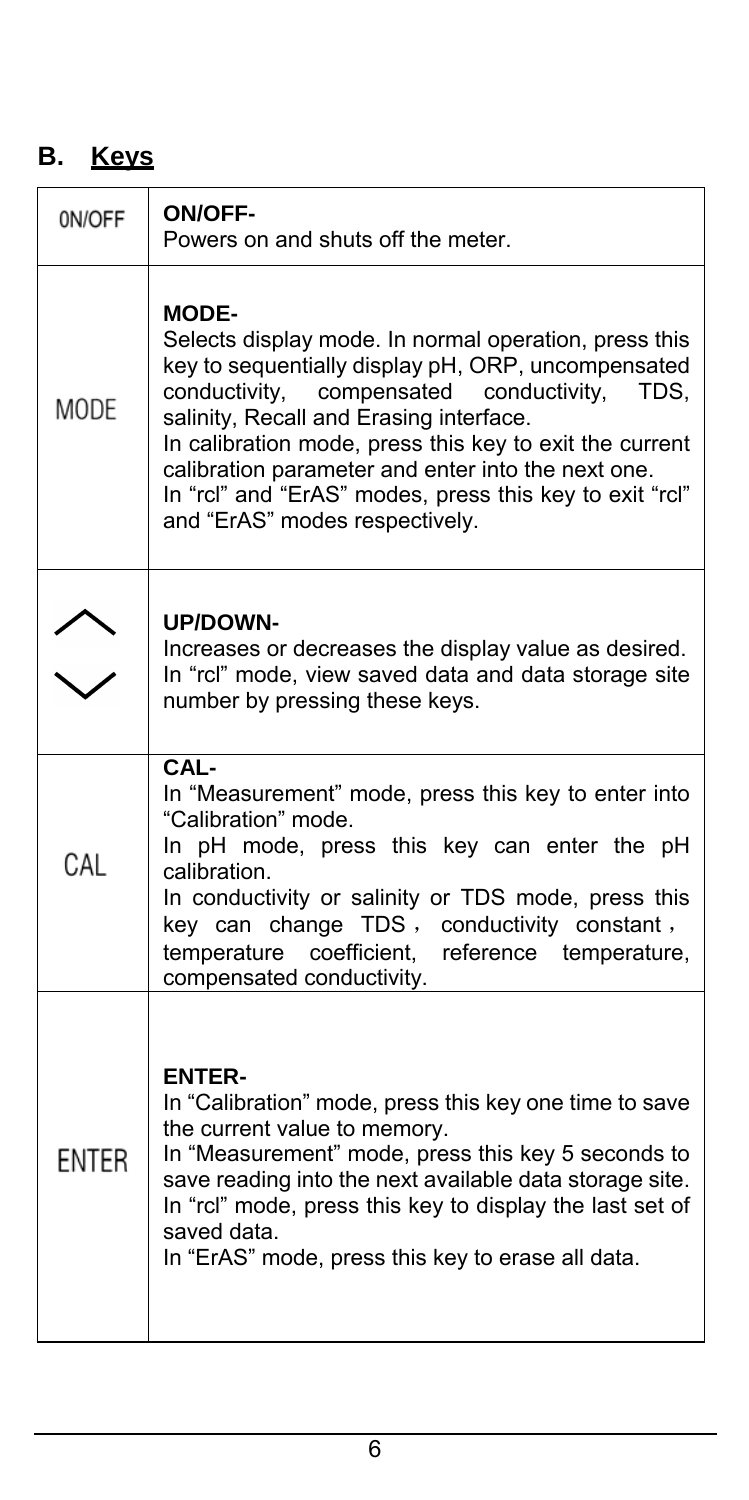| <b>STAND</b> | <b>STAND-</b><br>During pH calibration press this key will start the<br>calibration of the OFFSET of the pH electrode.<br>Press this key with ON/OFF when the instrument is<br>off, the unit will acknowledge by displaying "7.00" for<br>(7.00,4.01,10.01) and "6.86" for (6.86,4.00 & 9.18) in<br>the second interface after turning on. |
|--------------|--------------------------------------------------------------------------------------------------------------------------------------------------------------------------------------------------------------------------------------------------------------------------------------------------------------------------------------------|
| <b>SLOPE</b> | SLOPE-<br>During pH calibration this key will start the calibration<br>of the SLOPE of the pH electrode.                                                                                                                                                                                                                                   |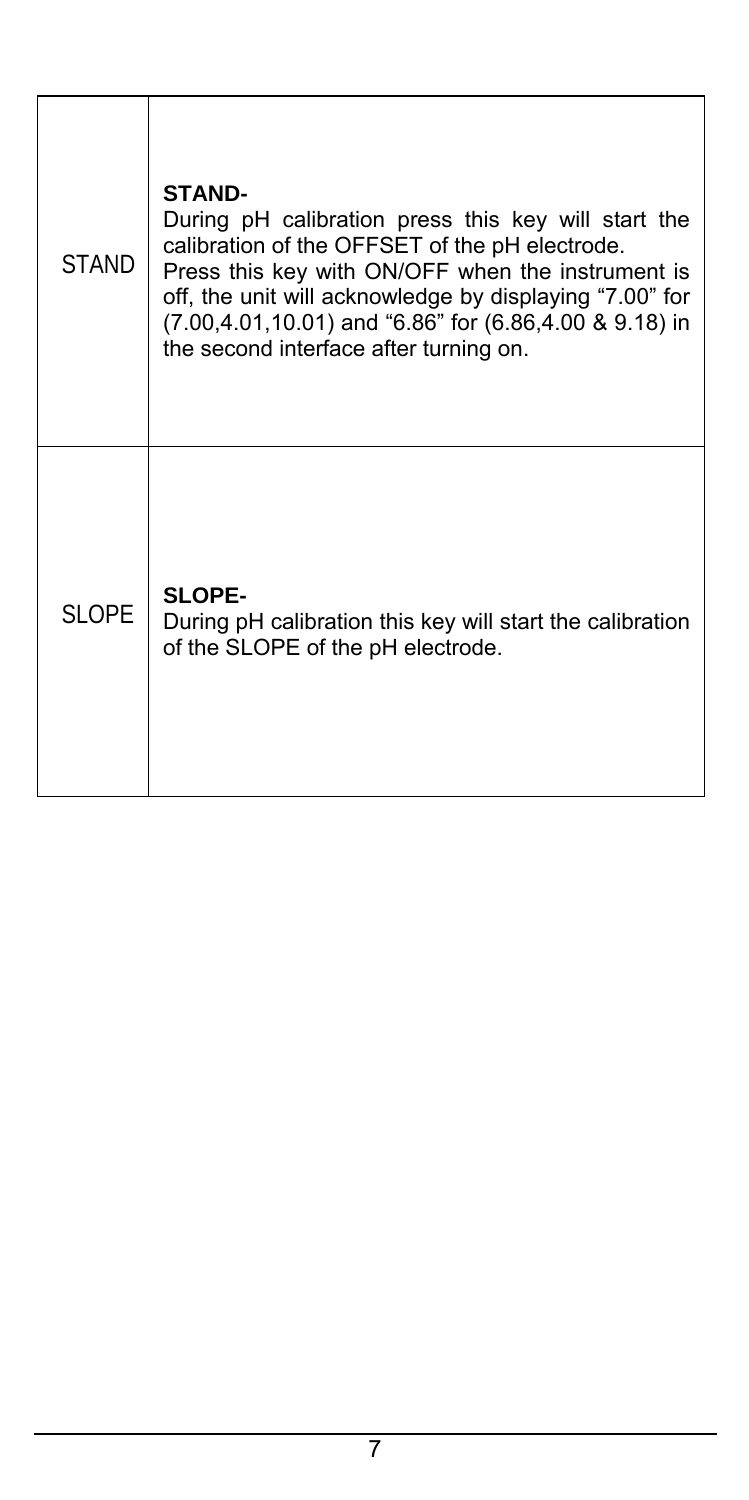# **OPERATIONAL PROCEDURES**

# **A. Preparing Standard Solutions**

Suitable conductivity standards are available commercially, the user can prepare them using research grade reagents.

Here are some standard solutions the user can prepare to calibrate the probe of the model 6360.

- 1. Standard solution of 14.94uS at 25℃: Accurately measure out 100ml of the 147uS standard solution as in point 4. Dilute it with 900ml of distilled water.
- 2. Standard solution of 147uS at 25℃: Accurately measure out 100ml of the 1413uS standard solution as in point 1. Dilute it with 900ml of distilled water.
- 3. Standard solution of 1413uS at 25℃: Accurately weight out 0.746 g of research grade dried Potassium Chloride (KCL). Dissolve in 1000ml of distilled water.
- 4. Standard solution of 12.90mS at 25℃: Accurately weight out 7.4365 grams of research grade dried Potassium Chloride (KCL). Dissolve in 1000ml of distilled water.
- 5. Standard solution of 111.9mS at 25℃: Accurately weight out 74.264 grams of research grade dried Potassium Chloride (KCL). Dissolve in 1000ml of distilled water.

**[Note:** The user can store the remaining solution in a plastic container for one week but the air space between the cap and the solution must be kept to an absolute minimum. Storing the excess solution below 4℃ can increase the storage life. If you have any doubt of the accuracy of the stored solution, a fresh batch should be prepar ed.**]**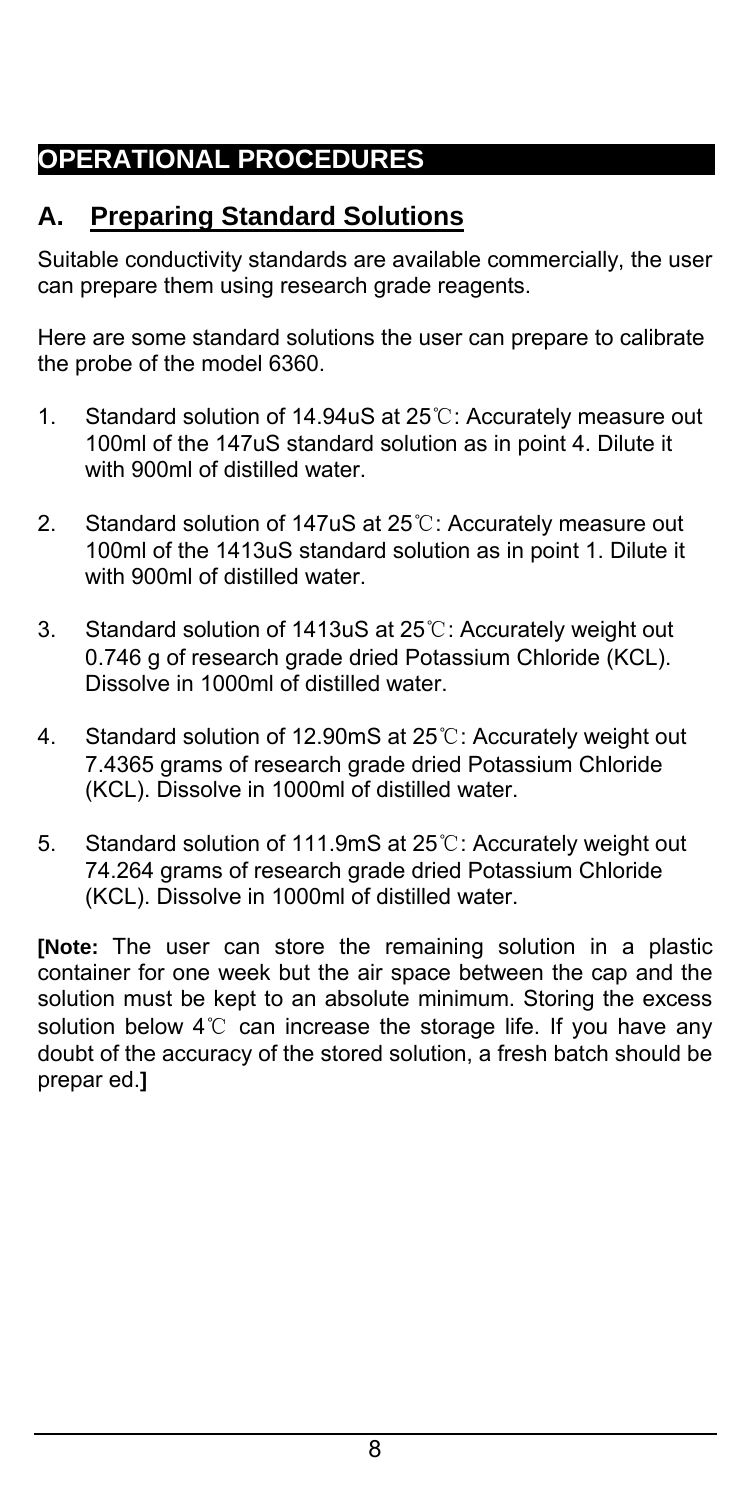# **B. Calibration**

#### **BUFFER SETTING**

The buffer setting is factory selected according to user preference, but the user can change this setting by going to normal pH reading 【Pressing [STAND] and turn on when it's off.】The 6360 will acknowledge by displaying "7.00" (7.00,4.01 & 10.01) or "6.86" (6.86,4.00 & 9.18) and the text "buf" at the first display when it's turned on then turns to normal pH operation.

#### **CALIBRATION SET-UP**

#### A. STAND AND SLOPE CALIBRATION (pH Mode)

To calibrate the stand and/or slope follow these steps:

1. Go to pH mode. Press the [CAL] key, the "CAL" icon will appear in the lower middle of the display. At this point the unit will display the current buffer set 7.00 for buffer set #1 (7.00, 4.01 & 10.01) or 6.86 for buffer set #2 (6.86, 4.00 & 9.18). The "STAND" icon will start to flash indicating that the first buffer to be used is 7.00 or 6.86.



- 2. Place the probe in a standard buffer solution (7.00 or 6.86 buffer). Press the [STAND] key.
- 3. The "STAND" icon will stop flashing and stay ON. The display will change to the pH value of the current temperature. If a temperature probe is available, the "AUTO" icon will turn on. If the offset ORP of the solution is greater or less than ±100 mV (for buffer 7.00) or 108.3 mV/-91.7 mV (for buffer 6.86), then an error display will occur. You can clean the probe and change the solution, and press [MODE] to exit the calibration. If no error occurs the unit will wait for the reading to stabilize for about ten seconds (during this waiting time "WAIT" icon will blink) then it will lock the value of the display. If during stabilization period and the reading changes more than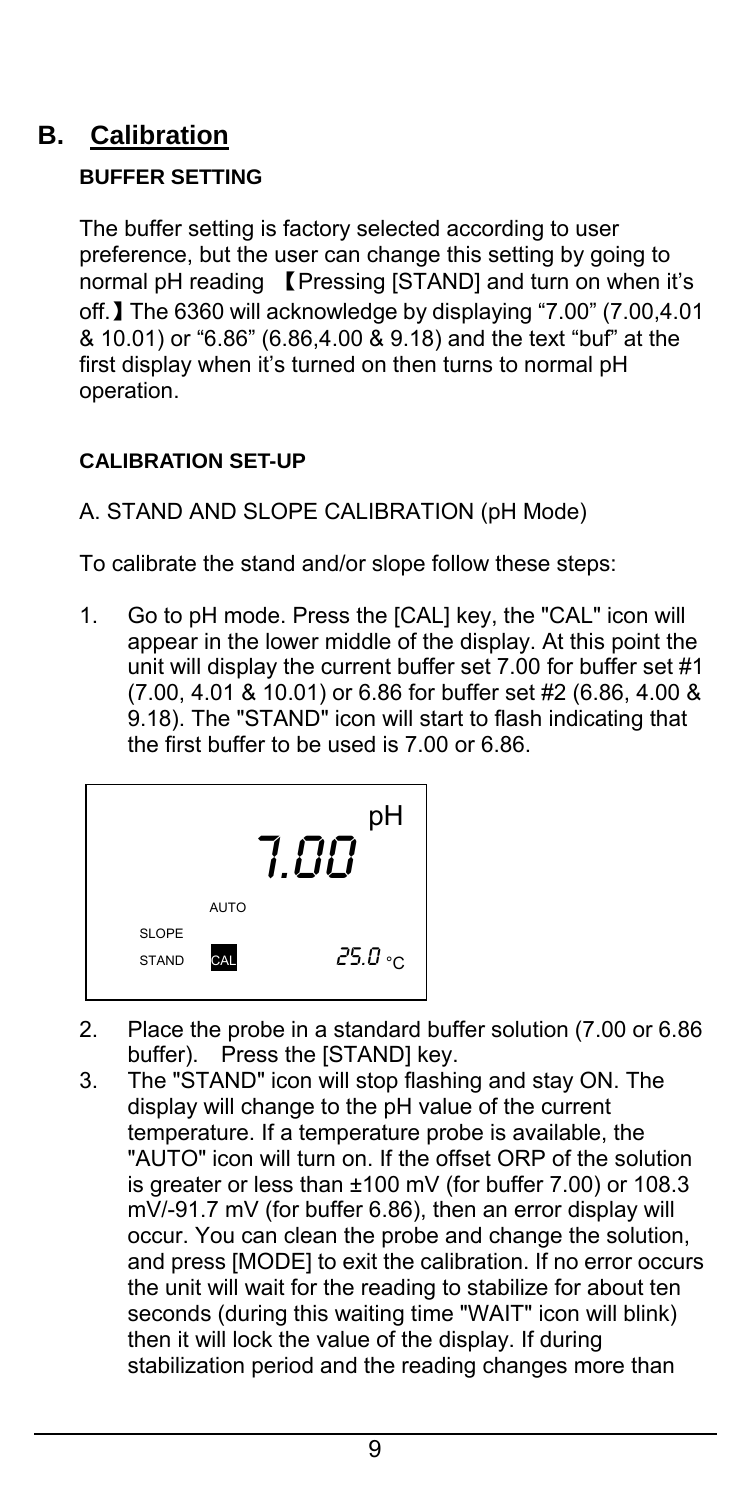0.01 pH, the waiting time (about 10 seconds) will restart. In this case:

A. Change the solution.

B. Stop by pressing the [MODE].

C. Wait it out until the electrode stabilizes. Once the display is locked ( the "WAIT" icon will disappear), changing the input or temperature will not

change the pH display.

- 4. The "SLOPE" icon will start to flash indicating that the instrument is ready for the second buffer calibration. You can press [MODE] to exit for a one-point pH calibration.
- 5. If you are doing a two-point calibration, change the solution now.

Press [SLOPE]. The "SLOPE" icon will stop flashing and stay ON. If the ORP input is greater than 30% or less than -30% of the ideal slope of this buffer then an error display will occur. You can change solution now or you can press [MODE] to abort the SLOPE Calibration. If no error occurs the unit will wait for the reading to stabilize (during this waiting time "WAIT" icon will blink) then it will lock the value of the display. If during stabilization period and the reading changes more than 0.01 pH then this waiting time (about 10 seconds) will restart .

In this case :

A. You can change the solution.

B. Just abort by pressing [MODE].

C. Wait it out until the electrode stabilizes.

Once the display is locked (the "WAIT" icon will disappear) changing the input or temperature will not change the pH display.

You just finished a two-point pH calibration. Press [MODE] to return you to normal operation. The instrument is now ready for pH measurements.

#### B. COND CALIBRATION

#### **Calibration setup contains five parameters:** TDS, Cell,

Temperature Coefficient, Temperature reference and Conductivity Calibration with Temperature reference. To access these sections:

- 1. Connect the conductivity probe which model is either the 101C (K=0.475) or the 109L (K=0.1) to the unit and turn it on. The screen will display the "C0.5" "C0.1" icon and the cell constant of the previous calibration. (Factory default is set at K=0.475).
- 2. Allow temperature reading to stabilize, in the mode of either temperature compensated or non-temperature compensated conductivity, temperature compensated TDS or salinity, press "CAL" key to enter the calibration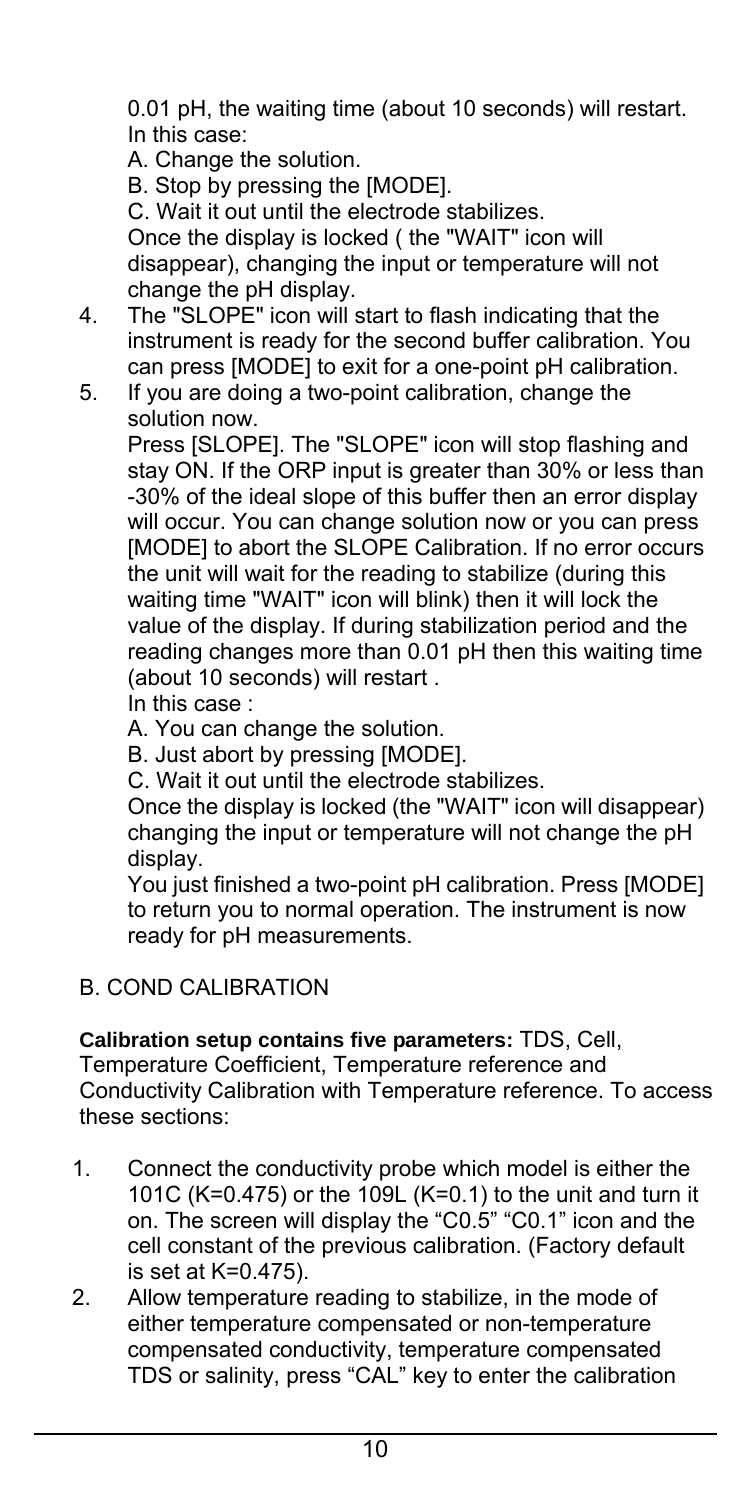mode. The "CAL" icon appears on the LCD. Press "UP" and "DOWN" key to change the value, press "ENTER" key to save the setting and go into the next setting. If pressing "MODE" key instead of "ENTER" key, the setting will be given up and go into the next setting.

# **TDS**



TDS is determined by multiplying conductivity (mS) by a TDS factor. The default factor value is 0.65. To change the TDS factor, use the "UP" and "DOWN" keys to adjust the value between 0.30 and 1.00. Press "ENTER" key to save the new value and the unit will go into the next calibration parameter automatically. If pressing "MODE" key instead of "ENTER" , any changes made will be cancelled and the previous calibration settings will be retained.

# **CELL**



Press "UP" and "DOWN" keys to select cell constant "C0.5" or "C0.1" on the secondary display. Press "ENTER" key to confirm selection, then the unit will go into the next calibration parameter automatically. If "MODE" key is pressed instead of the "ENTER" key, any changes made will be cancelled and the previous calibration settings will be retained.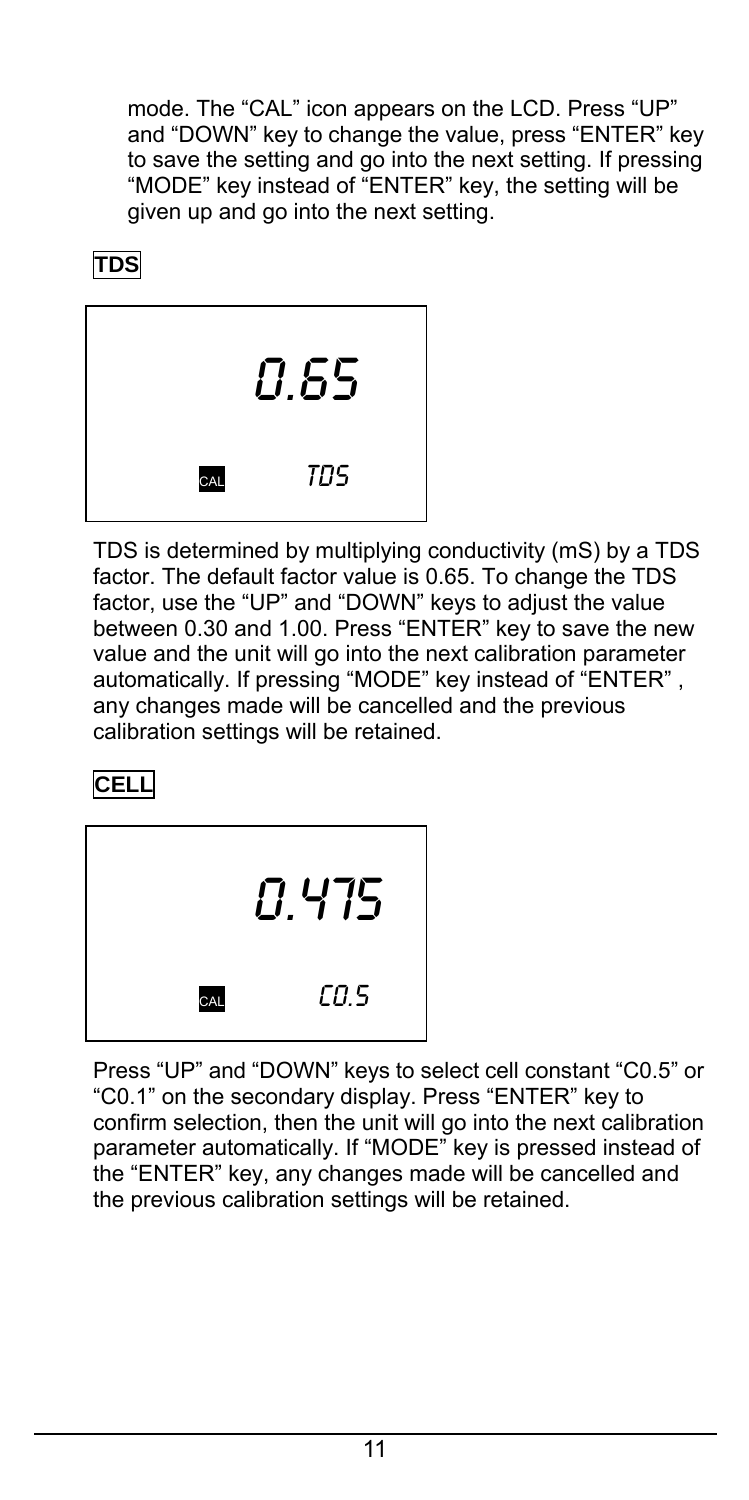#### **Temperature Coefficient**



The unit uses the temperature coefficient to calculate temperature compensated conductivity. The default value is 1.91%. To change the temperature coefficient, use the "UP" and "DOWN" keys to adjust the value between 0 and 4.00%. Press "ENTER" to save the new value and the unit will go into the next calibration parameter automatically. If "MODE" is pressed instead of "ENTER", any changes made will be cancelled and the previous calibration settings will be retained.

#### **Temperature Reference**



The unit uses the temperature reference value to calculate temperature compensated conductivity. The default value is 25℃. To change the temperature coefficient , use the "UP" and "DOWN" keys to adjust the value between 15℃ to 25℃. Press "ENTER" key to save the new value and the unit will go into the next calibration parameter automatically. If "MODE" key is pressed instead of the "ENTER" key, any changes made will be cancelled and the previous calibration settings will be retained.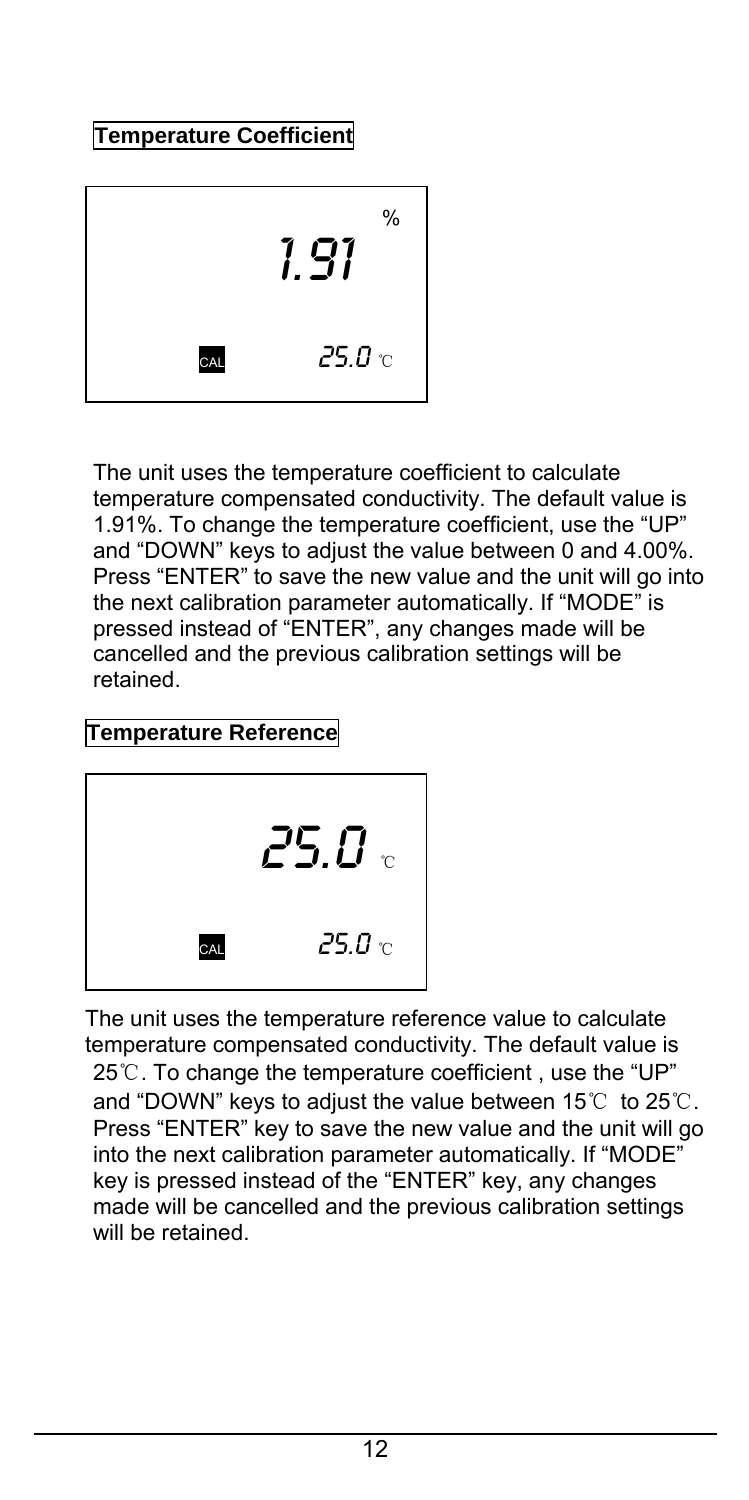### **Conductivity Calibration**



- (a) Immerse the probe in a standard of known conductivity, preferably a standard in the middle range of the solutions to be measured. Immerse the probe (at least 2" to 3" or 5~7cm from the tip) into standard solution without touching the sides of the container. Shake the probe lightly to remove any air bubbles trapped in the conductivity cell.
- (b) Allow temperature to stabilize. The message "rAGE" (range) may appear briefly on the display indicating auto-ranging; this is normal. After temperature stabilization, use the "UP" and "DOWN" keys to adjust the conductivity value to that of the conductivity standard at 25℃. Press "ENTER" key to calibrate. Calibration is now complete and the unit will switch to "Measurement" mode automatically.

# **C. Conductivity Measurements**

- 1. Turn on the unit. Place the probe in the solution to be measured. Immerse the probe (at least "2 to 3" or 5~7cm from the tip) in the sample solution. Shake the probe lightly to remove any trapped air bubbles in the conductivity cell.
- 2. Press "MODE" key to enter into the measurement mode. The message "rAGE" (range) may appear briefly on the display indicating auto-ranging; this is normal. Allow temperature to stabilize read the value.

### **D. Save, Recall and Delete Data**

#### **a. Saving readings to memory.**

1. In the modes of either temperature compensated or non-temperature compensated conductivity, pH, ORP, temperature compensated TDS or salinity, hold the "ENTER" key for 5 seconds to save data. The "Save" icon with the corresponding site number will lit up for a brief moment to indicate a successful data to save.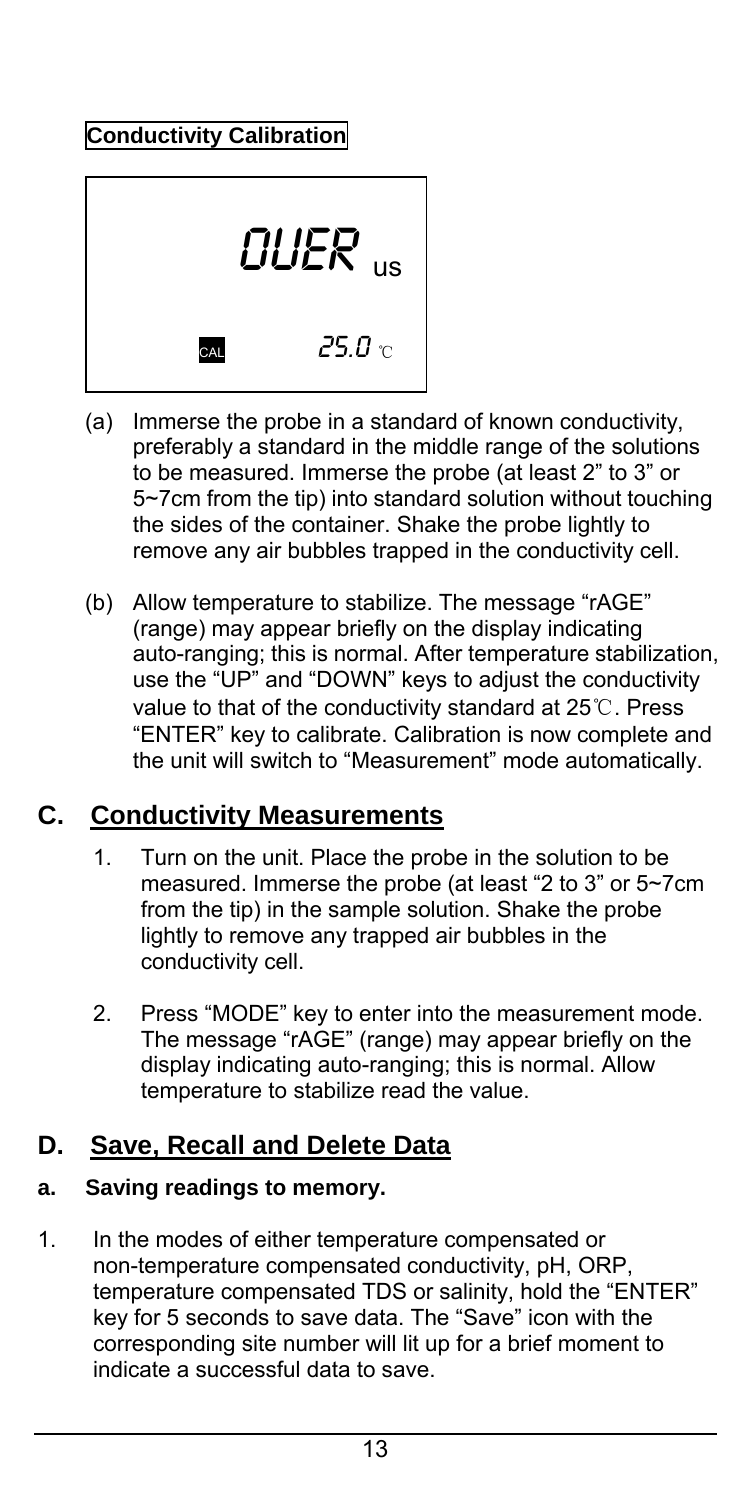- 2. If the "Full" icon is displayed, it means that all 50 data saving sites are used up. No new data can be saved until existing saved data are deleted.
- **b. Recalling readings from memory.**



- 1. To recall saved data, press "ENTER" key to go into the "rcl" mode.
- 2. Press the "UP" or "DOWN" keys to select the storage site number and Press "ENTER" key to go into the interface, "RC" icon will be displayed at the top left corner. Press "ENTER" key to change the interface of pH, ORP, conductivity, TDS, salinity and temperature
- 3. Press "MODE" key to exit "rcl" mode.
- **c. Deleting data.**



In the "ERAS" mode, hold the "ENTER" key for 5 seconds, the unit will display "done" icon that all the save data are deleted. The unit will go into the pH mode automatically.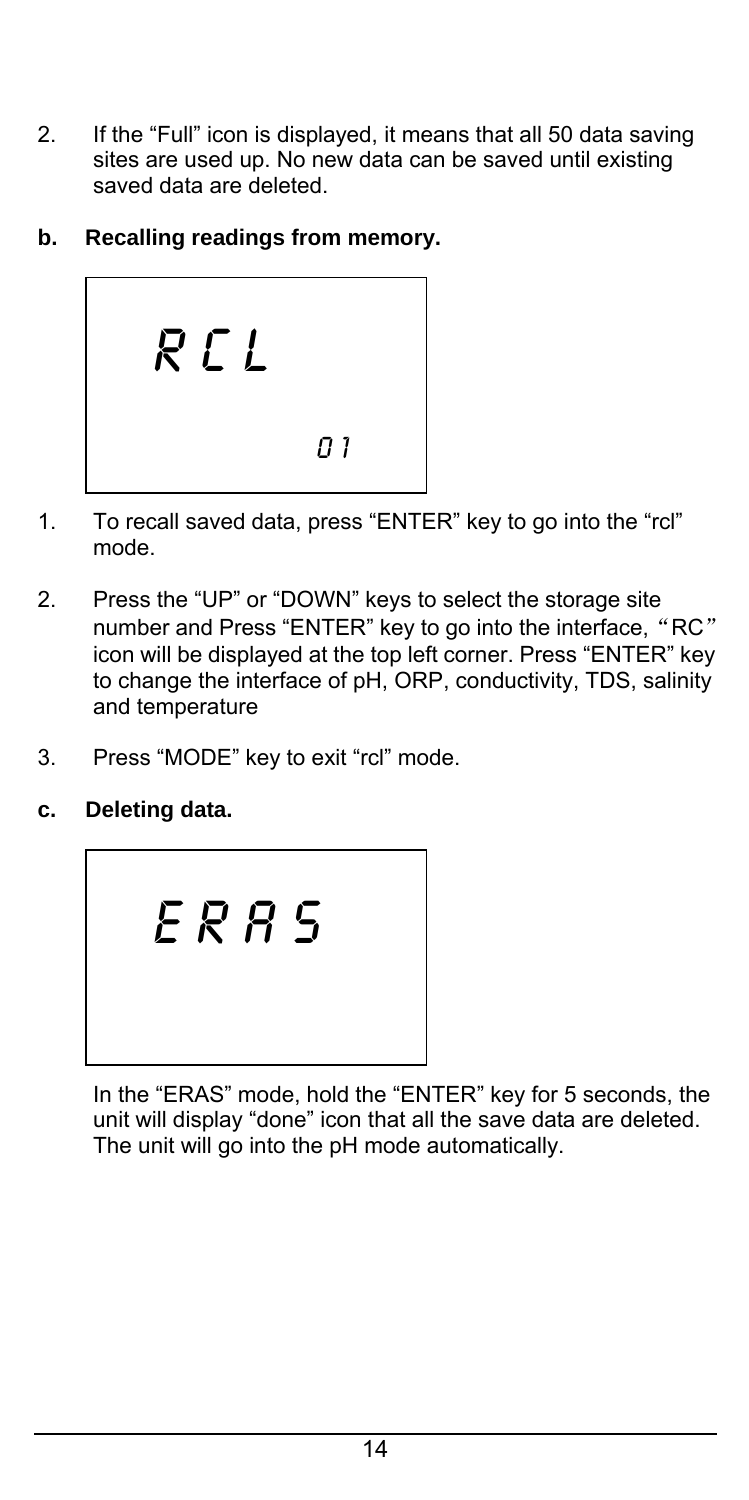# **RS232C INTERFACE OPERATION**

#### **A. INTRODUCTION**

This section assumes you are familiar with the basics of data communication, the RS232 interface, a rudimentary knowledge and a copy of the more popular Windows® computer languages capable of using a an RS232 port.

A simple program must be written in order to send your command and receive data from the meter.

#### **B. PREPARING THE METER**

This meter comes equipped with an RS232C interface. This meter communicates with a PC computer (100% IBM PC/AT compatibles) through a DB-9 interface connector. A standard RS232C cable used for interconnecting two IBM PC/ATs can also be used for this operation.

After you have connected the cable and turned on both the meter and the computer, you are now ready for the software preparation.

#### **C. SOFTWARE**

A demo program written in Visual Basic® 6.0 and the source are included in the accompanying disk. Read the "Model 6360 RS232 MODBUS RTU PROTOCOL.doc" to understand the procedure used inside the demo program.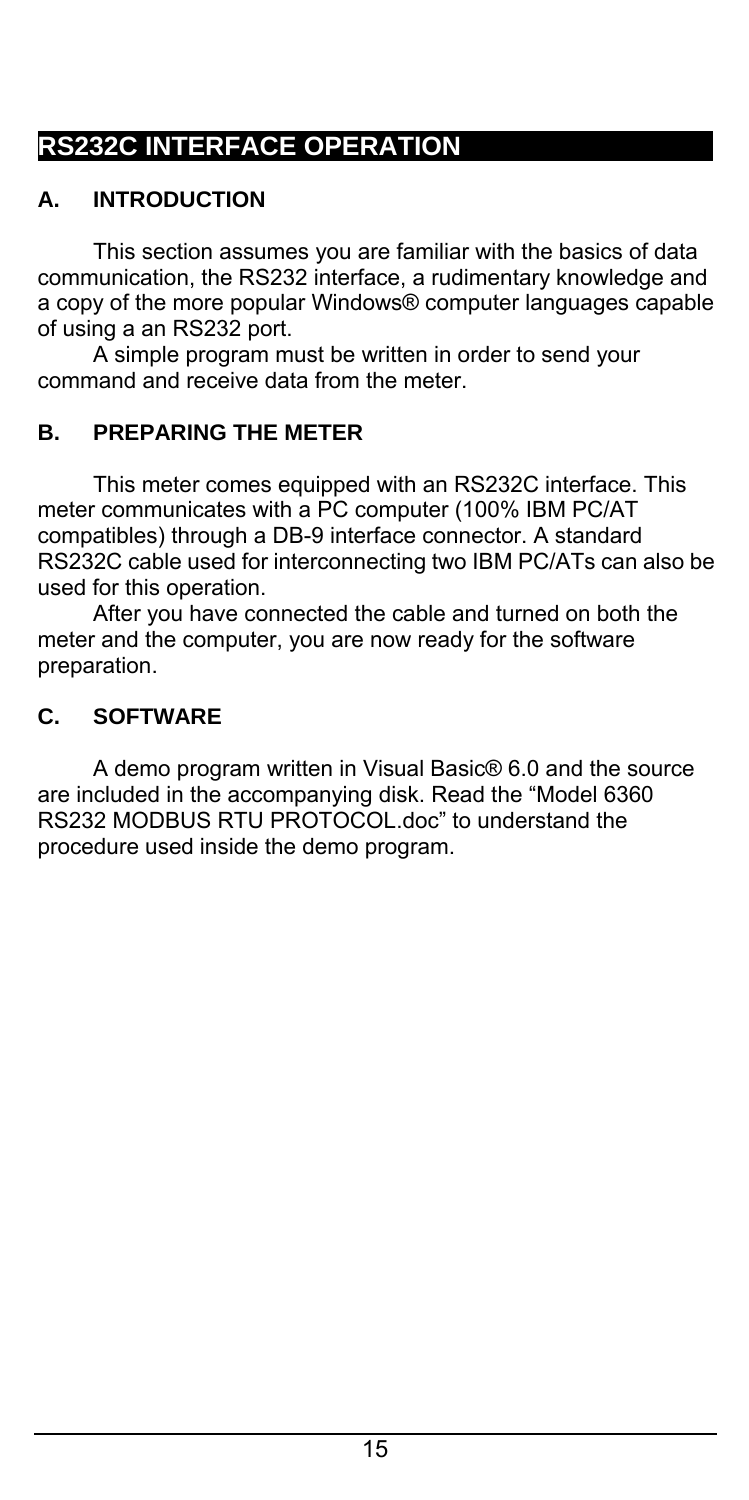# **ERROR DISPLAYS AND TROUBLESHOOTING**

| MAIN<br><b>LCD</b><br>display | <b>SECOND</b><br>-ARY<br><b>LCD</b><br>display | <b>MODE</b>                                                                           | Possible cause(s)<br>[Action(s)]                                                                                                                                                                                                                 |
|-------------------------------|------------------------------------------------|---------------------------------------------------------------------------------------|--------------------------------------------------------------------------------------------------------------------------------------------------------------------------------------------------------------------------------------------------|
| <b>OVEr</b>                   | ovr                                            | рH                                                                                    | Temperature $> 100.0^{\circ}$ C<br>or temperature probe is broken.<br>[Replace temperature probe.]                                                                                                                                               |
| OVEr                          | ovr                                            | a. temperature<br>compensated<br>Conductivity<br>b. TDS<br>c. Salinity<br>c. Cond-Cal | Temperature > 100.0°C.<br><b>[Bring</b><br>solution<br>lower<br>to<br>a<br>temperature.]<br>[Use a temperature probe.]                                                                                                                           |
| Normal<br>display             | ovr                                            | non-temperature<br>compensated<br>conductivity                                        | Temperature $> 100.0^{\circ}$ C.<br>[Replace temperature probe.]                                                                                                                                                                                 |
| Undr                          | udr                                            | a. pH<br>b. pH-Cal                                                                    | Temperature $< -5.0$ °C.<br>[Bring buffer/solution to a higher<br>temperature.]                                                                                                                                                                  |
| OVer                          | udr                                            | a. Conductivity<br>b. Cond-Cal<br>c. Salinity                                         | a. Temperature $< -5.0^{\circ}$ C<br>b. Temperature probe is defective.<br>c. Cond>200mS (k=0.475)<br>Cond>200µS (k=0.1)<br><b>[Bring</b><br>solution<br>to<br>higher<br>a<br>temperature or use a temperature<br>probe or change the solution.] |
| OVer                          | $-5.0-$<br>100.0°C                             | рH                                                                                    | pH>16.00.<br>[Recalibrate.]                                                                                                                                                                                                                      |
| OVer                          | $0.0 -$<br>60.0°C                              | pH-Cal                                                                                | pH>16.00.<br>[Use a new buffer solution.]<br>[Replace the electrode.]                                                                                                                                                                            |
| OVer                          | $0.0 -$<br>$60.0^{\circ}$ C                    | a. pH-Cal-STAND<br>b. pH-Cal-SLOPE                                                    | a. Offset mV> 30% of ideal offset.<br>b. Slope mV> 30% of ideal slope.<br>IUse a new buffer solution or<br>replace electrode.]                                                                                                                   |
| OVer                          | $> 60.0^{\circ}$ C                             | pH-Cal                                                                                | Buffer temperature>60.0°C.<br>buffer<br>[Bring<br>to<br>a<br>lower<br>temperature.]                                                                                                                                                              |
| OVer                          | $-5.0-$<br>$100.0^{\circ}$ C                   | a. Conductivity<br>b. Cond-Cal<br>c. pH-Cal                                           | Cond>200mS (k=0.475)<br>Cond>200µS (k=0.1)<br>When in pH-Cal mode, Buffer<br>temperature>60.0°C and <100.0°C<br>[Check calibration.]<br>[Check temperature reference,<br>and temperature.]                                                       |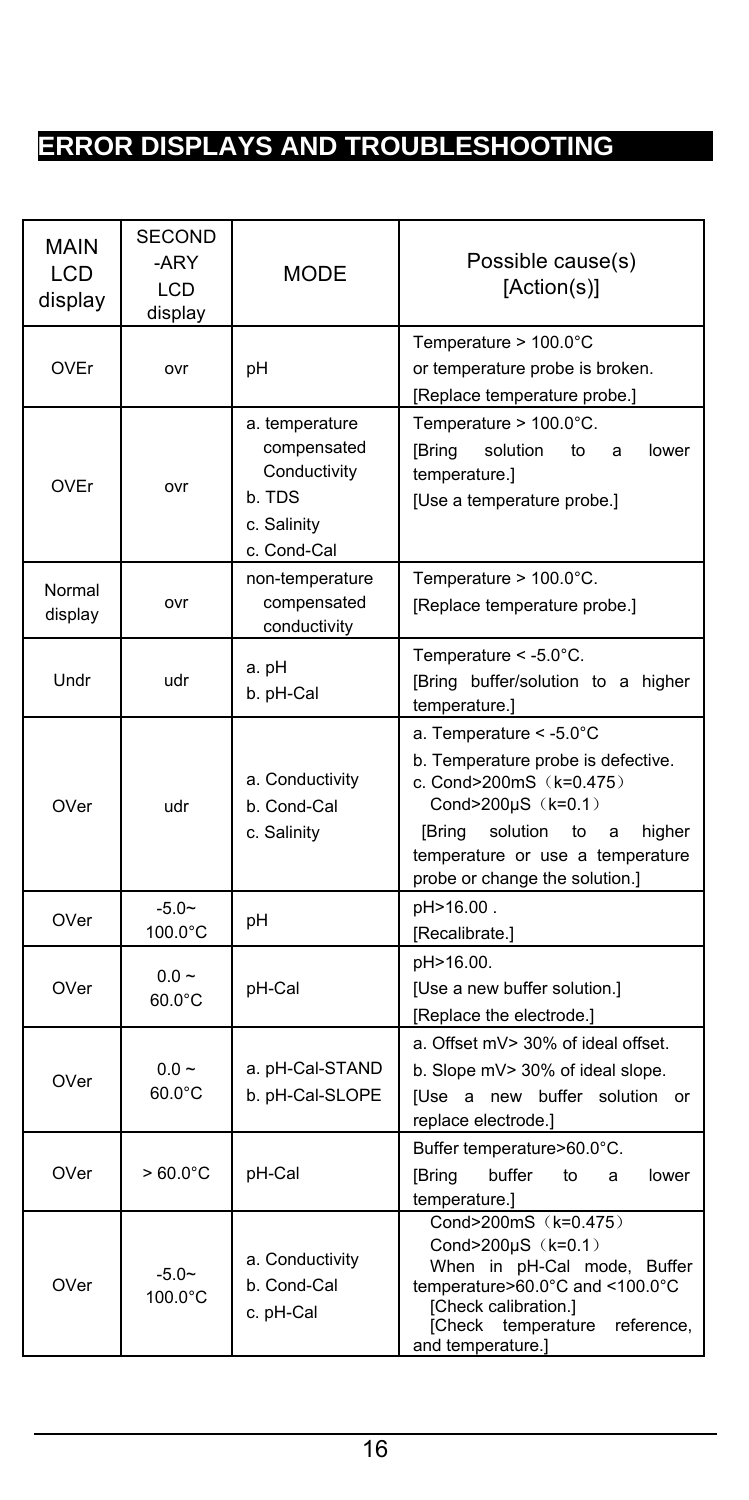| OVer | $-5.0-$<br>$100.0^{\circ}$ C   | ORP                                  | ORP input > 1999 mV                                                                                                                    |
|------|--------------------------------|--------------------------------------|----------------------------------------------------------------------------------------------------------------------------------------|
| OVer | $-5.0-$<br>$100.0^{\circ}$ C   | Salinity                             | Salinity $> 80.0$ ppt.<br>[Check calibration.]<br>[Check temperature reference and<br>temperature coefficient.]                        |
| Undr | $-5.0-$<br>$100.0$ °C          | Cond-Cal - after<br>pressing [Enter] | New cell constant $> 1.3$ (k=1.0).<br>[Use a new standard solution or<br>clean/replace probe.]                                         |
| Undr | $-5.0 \sim$<br>$100^{\circ}$ C | a. pH<br>b. pH-Cal                   | $pH < -2.00$ .<br>When pH-Cal temperature>-5°C<br>and $\leq 5^{\circ}$ C.<br>[Recalibrate or use a new standard<br>solution.]          |
| Undr | $00 -$<br>$60.0^{\circ}$ C     | a. pH-Cal-STAND<br>b. pH-Cal-SLOPE   | a. Offset mV< 30% of ideal offset.<br>b. Slope mV< 30% of ideal slope.<br>[Use a new buffer solution.]<br>[Replace electrode.]         |
| Undr | $< 0.0^{\circ}$ C              | pH-Cal                               | Buffer temperature $< 0.0^{\circ}$ C.<br><b>[Bring</b><br>buffer<br>higher<br>to<br>a<br>temperature.]<br>[Replace temperature probe.] |
| Undr | $-5.0-$<br>$100.0^{\circ}$ C   | Cond-Cal - after<br>pressing [Enter] | New cell constant $< 0.7$ (k=1.0).<br>[Use a new standard solution.]<br>[Clean/replace probe.]                                         |
| Undr | $-5.0$ ~<br>100.0°C            | ORP                                  | ORP input < -1999 mV                                                                                                                   |

**[Note:** If the unit still does not perform normally after the above measures are taken, call **Jenco** Service Department.**]**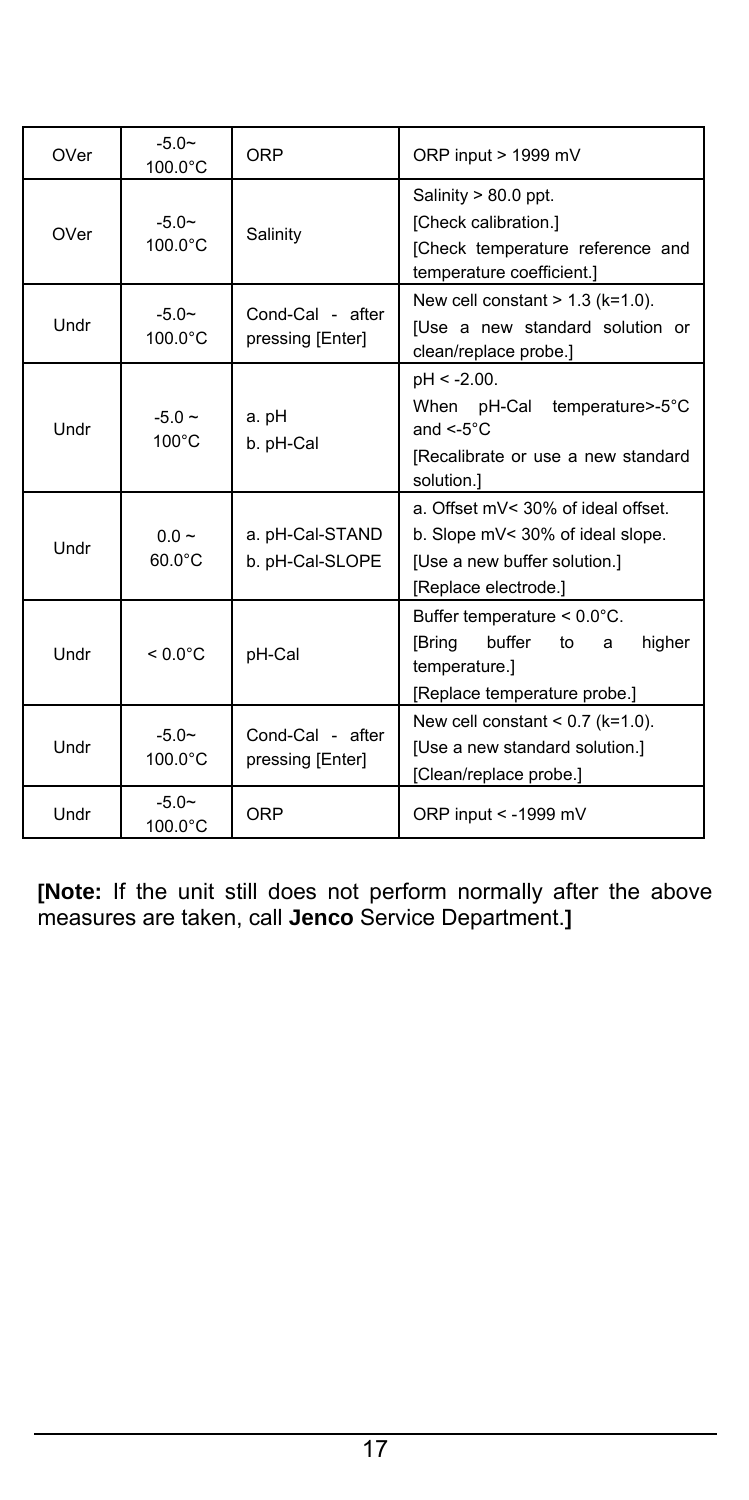# **SPECIFICATIONS**

| Display                     | Range                                                                             | Resolution                                                                  | Accuracy            |
|-----------------------------|-----------------------------------------------------------------------------------|-----------------------------------------------------------------------------|---------------------|
| pH                          | $-2.00 - 16.00$                                                                   | 0.01pH                                                                      | ±0.01pH±1digital    |
| ORP                         | $-1999 - 1999$ mV                                                                 | 1mV                                                                         | ±0.1% FS±1digital   |
| Conductivity<br>$K = 0.475$ | 0.0 to 475.0uS/cm<br>475 to 4750uS/cm<br>4.75 to 47.50mS/cm<br>47.5 to 200.0mS/cm | 0.1 <sub>u</sub> S/cm<br>1uS/cm<br>$0.01$ m $S/cm$<br>0.1 <sub>m</sub> S/cm | $±0.5%$ FS          |
| Conductivity<br>$K=0.1$     | 0.00 to 99.99uS/cm<br>100.0 to 200.0uS/cm                                         | 0.01 <sub>u</sub> S/cm<br>0.1 <sub>u</sub> S/cm                             | $±0.5\%$ FS         |
| <b>TDS</b><br>$K = 0.475$   | 0.0 to 475.0 ppm<br>475 to 4750 ppm<br>4.75 to 47.50 ppt<br>47.5to 200.0 ppt      | $0.01$ ppm<br>1<br>ppm<br>$0.01$ ppt<br>0.1<br>ppt                          | $±0.5%$ FS          |
| <b>TDS</b><br>$K=0.1$       | 0.00 to 99.99 ppm<br>100.0to 200.0ppm                                             | 0.01 ppm<br>0.1<br>ppm                                                      | $±0.5%$ FS          |
| Salinity                    | 0.0 to 80.0ppt                                                                    | 0.1ppt                                                                      | $±1\%$ FS           |
| Temperature                 | $-5.0$ to 100.0 °C                                                                | 0.1 °C                                                                      | ±0.3°C±0. 1°digital |

| Reference Temperature                            | 15.0 to 25.0 °C                                                   |  |
|--------------------------------------------------|-------------------------------------------------------------------|--|
| <b>Temperature Coefficient</b>                   | default: 1.91%<br>$0.0\%$ to 4.0%                                 |  |
| Cell Constant                                    | Four-wire cell: K=0.475 and two-wire cell:<br>$K=0.1$             |  |
| <b>TDS Constant Range</b>                        | default: 0.65<br>0.30 to 1.00                                     |  |
| Power                                            | six AAA-size alkaline batteries or a UL/CE<br>approved AC adapter |  |
| Datalogging capabilities                         | 50 data sets                                                      |  |
| Automatic shut off function                      | 10 minutes of non-use                                             |  |
| Audio Feedback                                   | All Touch Keys                                                    |  |
| Display(Conductivity/Salinity<br>/TDS/ORP: Temp) | 12mm: 8mm high LCD                                                |  |
| Ambient Temperature Range                        | 0 to 50 $°C$                                                      |  |
| <b>Relative Humidity</b>                         | At 90% RH                                                         |  |
| Case                                             | IP65 waterproof                                                   |  |
| Dimensions (W x D x H)                           | 241mm x 86mm x 72mm                                               |  |
| Weight                                           | 470 grams<br>(Batteries included)                                 |  |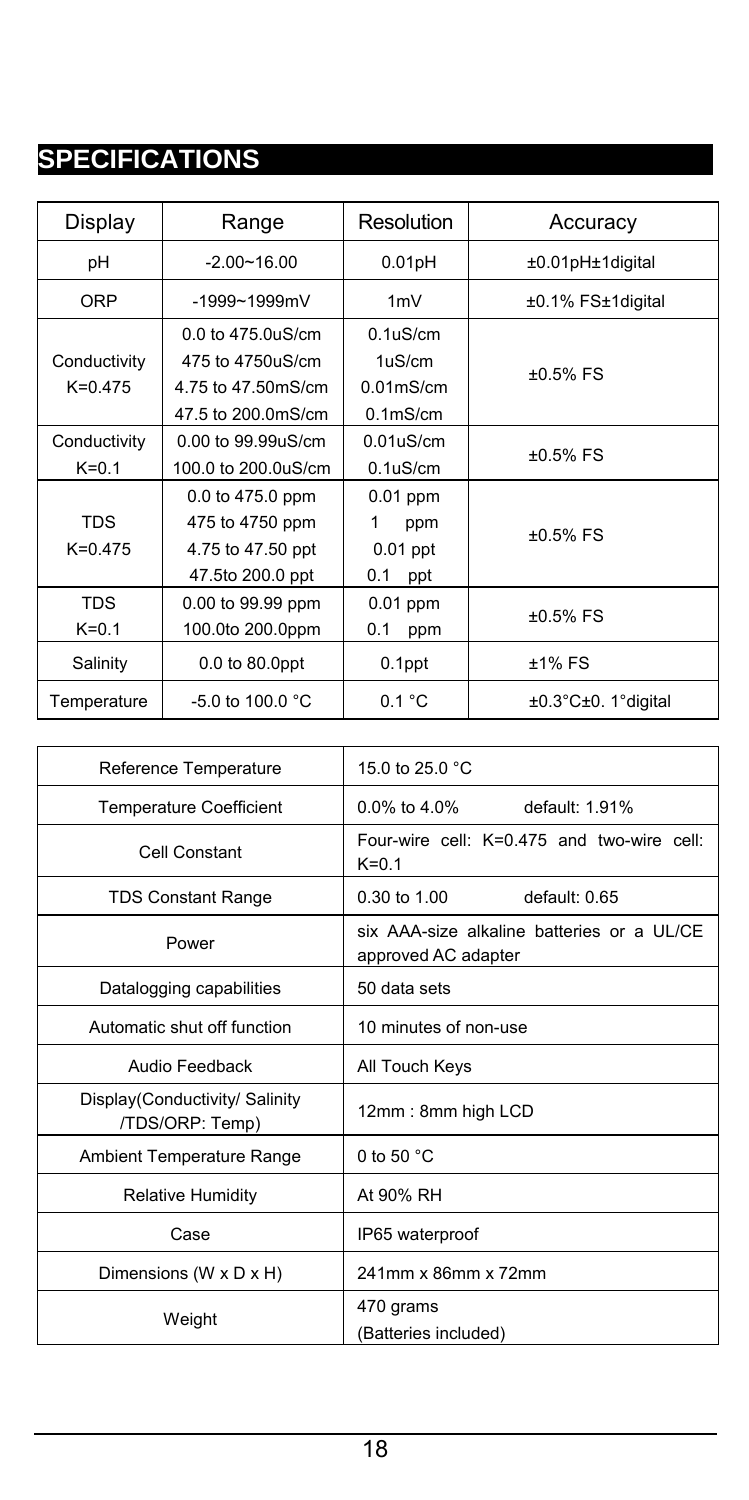# **WARRANTY**

**Jenco** warrants this product to be free from significant deviations in material and workmanship for a period of 1 year from date of purchase. If repair or adjustment is necessary and has not been the result of abuse or misuse, within the year period, please return-freight-prepaid and the correction of the defect will be made free of charge. If you purchased the item from our **Jenco** distributors and it is under warranty, please contact them to notify us of the situation. **Jenco** Service Department alone will determine if the product problem is due to deviations or customer misuse.

Out-of-warranty products will be repaired on a charge basis. RETURN OF ITEMS

Authorization must be obtained from one of our representatives before returning items for any reason. When applying for authorization, have the model and serial number handy, including data regarding the reason for return. For your protection, items must be carefully packed to prevent damage in shipment and insured against possible damage or loss. **Jenco** will not be responsible for damage resulting from careless or insufficient packing. A fee will be charged on all authorized returns.

**NOTE: Jenco** reserves the right to make improvements in design, construction and appearance of our products without prior notice.